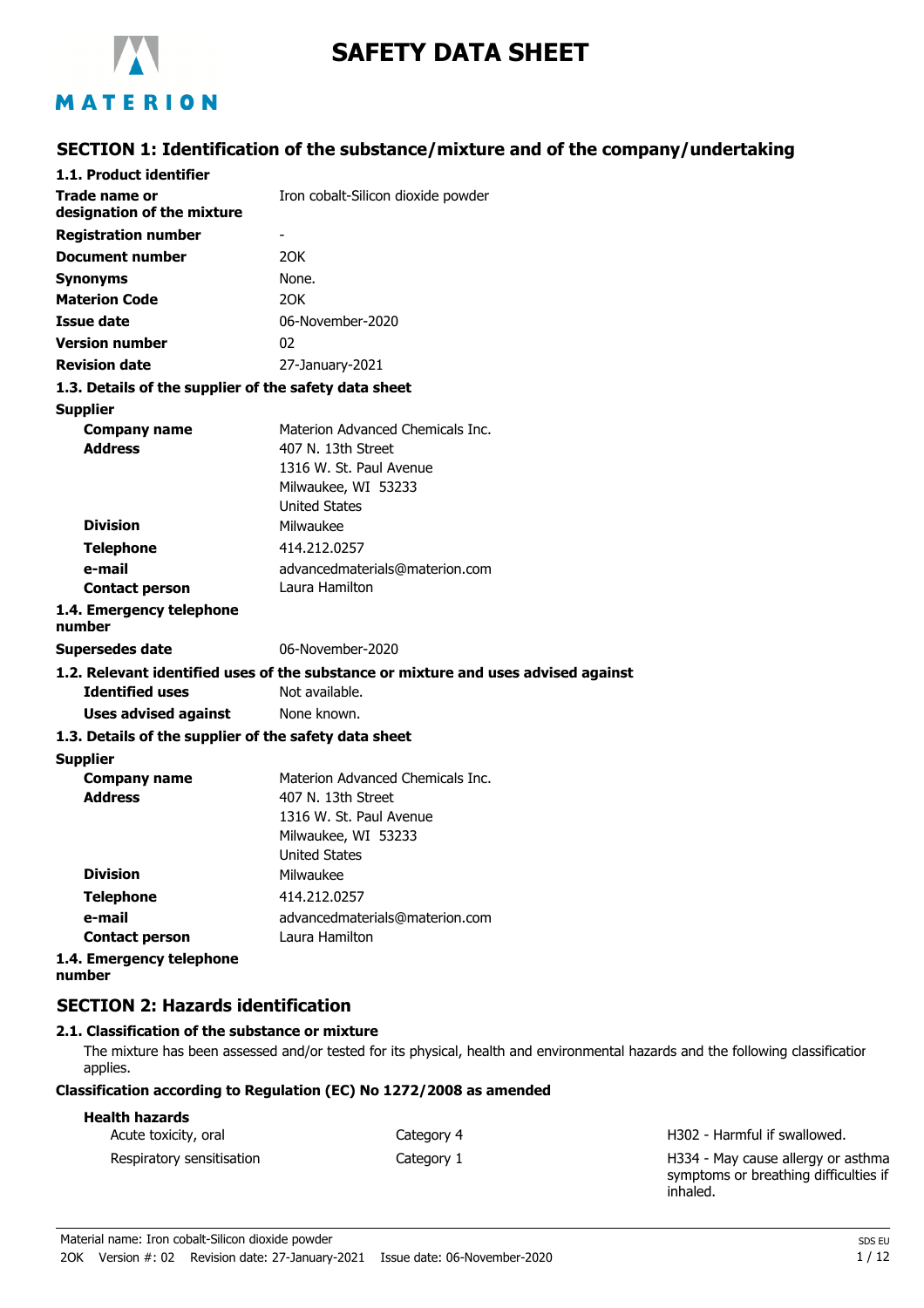H317 - May cause an allergic skin reaction. Carcinogenicity Category 1B Category 1B H350 - May cause cancer.

Specific target organ toxicity - single exposureCategory 3 respiratory tract irritation

H335 - May cause respiratory irritation.

**Hazard summary Harmful if swallowed. May cause cancer. May cause irritation to the respiratory system. May cause** allergy or asthma symptoms or breathing difficulties if inhaled. May cause an allergic skin reaction. Prolonged exposure may cause chronic effects. Occupational exposure to the substance or mixture may cause adverse health effects. The material as sold in solid form is generally not considered hazardous. However, if the process involves grinding, melting, cutting or any other process that causes a release of dust or fumes, hazardous levels of airborne particulate could be generated.

#### **2.2. Label elements**

#### **Label according to Regulation (EC) No. 1272/2008 as amended**

**Contains:** Cobalt

**Hazard pictograms**



#### **Signal word** Danger

| <b>Hazard statements</b> |
|--------------------------|
|                          |

| H302 | Harmful if swallowed.                                                      |
|------|----------------------------------------------------------------------------|
| H317 | May cause an allergic skin reaction.                                       |
| H334 | May cause allergy or asthma symptoms or breathing difficulties if inhaled. |
| H335 | May cause respiratory irritation.                                          |
| H350 | May cause cancer.                                                          |

#### **Precautionary statements**

| <b>Prevention</b>                               |                                                                                                                                                                                                                                                                                                                                                                                                                                                                                      |
|-------------------------------------------------|--------------------------------------------------------------------------------------------------------------------------------------------------------------------------------------------------------------------------------------------------------------------------------------------------------------------------------------------------------------------------------------------------------------------------------------------------------------------------------------|
| P201                                            | Obtain special instructions before use.                                                                                                                                                                                                                                                                                                                                                                                                                                              |
| P202                                            | Do not handle until all safety precautions have been read and understood.                                                                                                                                                                                                                                                                                                                                                                                                            |
| P <sub>261</sub>                                | Avoid breathing dust/fume/gas/mist/vapours/spray.                                                                                                                                                                                                                                                                                                                                                                                                                                    |
| P264                                            | Wash thoroughly after handling.                                                                                                                                                                                                                                                                                                                                                                                                                                                      |
| P270                                            | Do not eat, drink or smoke when using this product.                                                                                                                                                                                                                                                                                                                                                                                                                                  |
| P271                                            | Use only outdoors or in a well-ventilated area.                                                                                                                                                                                                                                                                                                                                                                                                                                      |
| P272                                            | Contaminated work clothing should not be allowed out of the workplace.                                                                                                                                                                                                                                                                                                                                                                                                               |
| P280                                            | Wear protective gloves/protective clothing/eye protection/face protection/hearing protection.                                                                                                                                                                                                                                                                                                                                                                                        |
| P284                                            | Wear respiratory protection.                                                                                                                                                                                                                                                                                                                                                                                                                                                         |
| <b>Response</b>                                 |                                                                                                                                                                                                                                                                                                                                                                                                                                                                                      |
| $P301 + P312$                                   | IF SWALLOWED: Call a POISON CENTRE/doctor if you feel unwell.                                                                                                                                                                                                                                                                                                                                                                                                                        |
| P330                                            | Rinse mouth.                                                                                                                                                                                                                                                                                                                                                                                                                                                                         |
| $P302 + P352$                                   | IF ON SKIN: Wash with plenty of water.                                                                                                                                                                                                                                                                                                                                                                                                                                               |
| $P304 + P340$                                   | IF INHALED: Remove person to fresh air and keep comfortable for breathing.                                                                                                                                                                                                                                                                                                                                                                                                           |
| $P308 + P313$                                   | IF exposed or concerned: Get medical advice/attention.                                                                                                                                                                                                                                                                                                                                                                                                                               |
| $P333 + P313$                                   | If skin irritation or rash occurs: Get medical advice/attention.                                                                                                                                                                                                                                                                                                                                                                                                                     |
| $P342 + P311$                                   | If experiencing respiratory symptoms: Call a POISON CENTRE/doctor.                                                                                                                                                                                                                                                                                                                                                                                                                   |
| $P362 + P364$                                   | Take off contaminated clothing and wash it before reuse.                                                                                                                                                                                                                                                                                                                                                                                                                             |
| <b>Storage</b>                                  |                                                                                                                                                                                                                                                                                                                                                                                                                                                                                      |
| $P403 + P233$                                   | Store in a well-ventilated place. Keep container tightly closed.                                                                                                                                                                                                                                                                                                                                                                                                                     |
| P405                                            | Store locked up.                                                                                                                                                                                                                                                                                                                                                                                                                                                                     |
| <b>Disposal</b>                                 |                                                                                                                                                                                                                                                                                                                                                                                                                                                                                      |
| P501                                            | Dispose of contents/container in accordance with local/regional/national/international regulations.                                                                                                                                                                                                                                                                                                                                                                                  |
| <b>Supplemental label</b><br><b>information</b> | 94,05 % of the mixture consists of component(s) of unknown acute oral toxicity. 100 % of the<br>mixture consists of component(s) of unknown acute dermal toxicity. 100 % of the mixture consists<br>of component(s) of unknown acute hazards to the aquatic environment. 100 % of the mixture<br>consists of component(s) of unknown long-term hazards to the aquatic environment.<br>For further information, please contact the Product Stewardship Department at +1.800.862.4118. |
| 2.3. Other hazards                              | This mixture does not contain substances assessed to be vPvB / PBT according to Regulation (EC)<br>No 1907/2006, Annex XIII.                                                                                                                                                                                                                                                                                                                                                         |

## **SECTION 3: Composition/information on ingredients**

#### **3.2. Mixtures**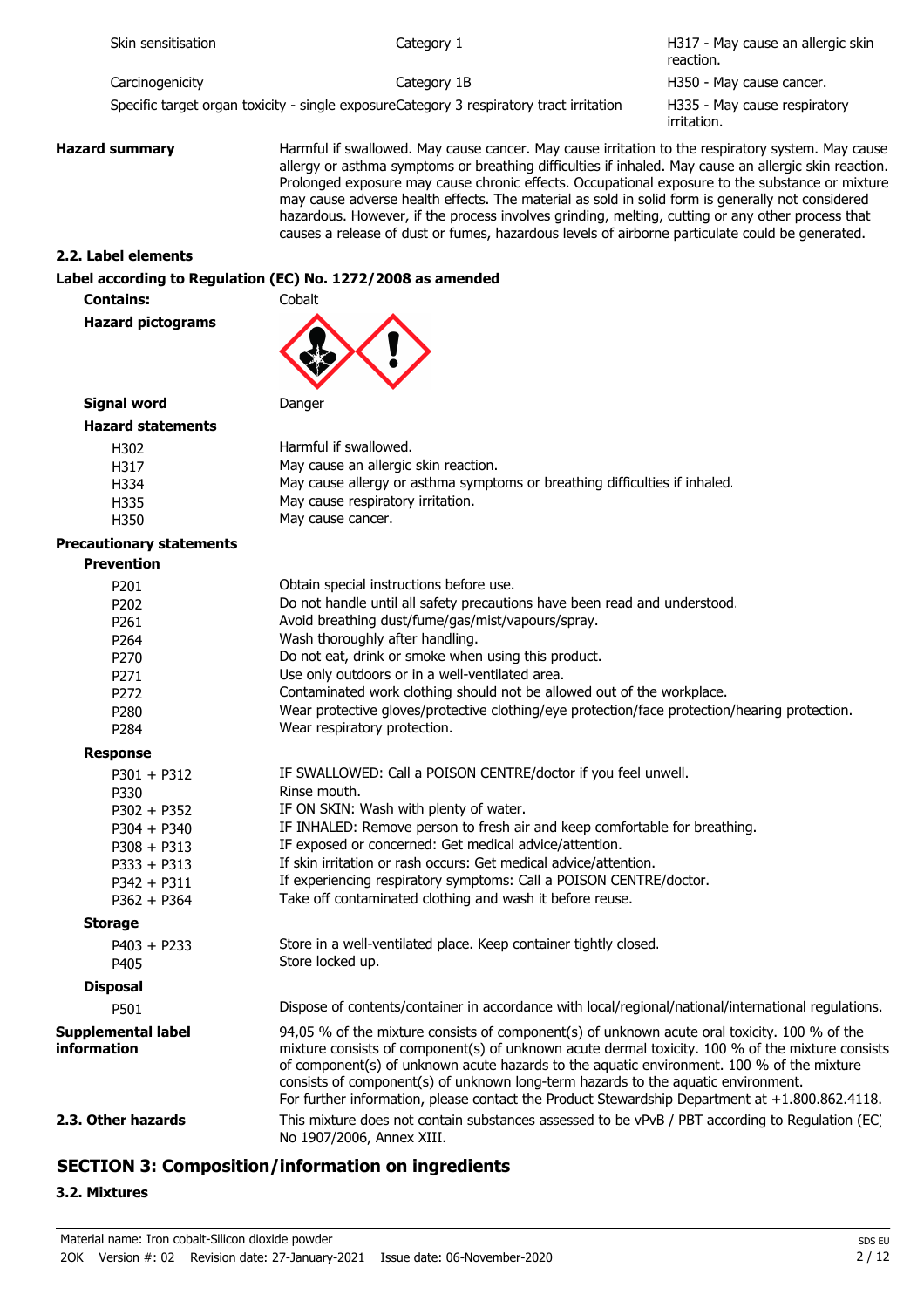| <b>General information</b>                                                                                                                                                                                                                                                                                                                                                                      |                                                       |                        |                                                                                                                                                                                                                                                                                                                                                                                                                 |              |
|-------------------------------------------------------------------------------------------------------------------------------------------------------------------------------------------------------------------------------------------------------------------------------------------------------------------------------------------------------------------------------------------------|-------------------------------------------------------|------------------------|-----------------------------------------------------------------------------------------------------------------------------------------------------------------------------------------------------------------------------------------------------------------------------------------------------------------------------------------------------------------------------------------------------------------|--------------|
| <b>Chemical name</b>                                                                                                                                                                                                                                                                                                                                                                            | $\frac{0}{0}$                                         | CAS-No. / EC<br>No.    | <b>REACH Registration No. Index No.</b>                                                                                                                                                                                                                                                                                                                                                                         | <b>Notes</b> |
| Cobalt                                                                                                                                                                                                                                                                                                                                                                                          | $0,9 - 47$                                            | 7440-48-4<br>231-158-0 | 01-2119517392-44-0000 027-001-00-9                                                                                                                                                                                                                                                                                                                                                                              |              |
|                                                                                                                                                                                                                                                                                                                                                                                                 |                                                       | 1B;H350, Repr. 2;H361  | Classification: Acute Tox. 4;H302, Skin Sens. 1;H317, Resp. Sens. 1;H334, Carc.                                                                                                                                                                                                                                                                                                                                 |              |
| Other components below reportable<br>levels                                                                                                                                                                                                                                                                                                                                                     | $53 - c$<br>100                                       |                        |                                                                                                                                                                                                                                                                                                                                                                                                                 |              |
| List of abbreviations and symbols that may be used above<br>#: This substance has been assigned Union workplace exposure limit(s).<br>M: M-factor<br>PBT: persistent, bioaccumulative and toxic substance.<br>vPvB: very persistent and very bioaccumulative substance.<br>All concentrations are in percent by weight unless ingredient is a gas. Gas concentrations are in percent by volume. |                                                       |                        |                                                                                                                                                                                                                                                                                                                                                                                                                 |              |
| <b>Composition comments</b>                                                                                                                                                                                                                                                                                                                                                                     |                                                       |                        | The full text for all H-statements is displayed in section 16.                                                                                                                                                                                                                                                                                                                                                  |              |
| <b>SECTION 4: First aid measures</b>                                                                                                                                                                                                                                                                                                                                                            |                                                       |                        |                                                                                                                                                                                                                                                                                                                                                                                                                 |              |
| <b>General information</b>                                                                                                                                                                                                                                                                                                                                                                      | attendance. Wash contaminated clothing before reuse.  |                        | IF exposed or concerned: Get medical advice/attention. If you feel unwell, seek medical advice<br>(show the label where possible). Ensure that medical personnel are aware of the material(s)<br>involved, and take precautions to protect themselves. Show this safety data sheet to the doctor in                                                                                                             |              |
| 4.1. Description of first aid measures                                                                                                                                                                                                                                                                                                                                                          |                                                       |                        |                                                                                                                                                                                                                                                                                                                                                                                                                 |              |
| <b>Inhalation</b>                                                                                                                                                                                                                                                                                                                                                                               | doctor/physician.                                     |                        | Remove victim to fresh air and keep at rest in a position comfortable for breathing. Oxygen or<br>artificial respiration if needed. Do not use mouth-to-mouth method if victim inhaled the substance.<br>Induce artificial respiration with the aid of a pocket mask equipped with a one-way valve or other<br>proper respiratory medical device. If experiencing respiratory symptoms: Call a poison center or |              |
| <b>Skin contact</b>                                                                                                                                                                                                                                                                                                                                                                             |                                                       |                        | Remove contaminated clothing immediately and wash skin with soap and water. In case of eczema<br>or other skin disorders: Seek medical attention and take along these instructions.                                                                                                                                                                                                                             |              |
| Eye contact                                                                                                                                                                                                                                                                                                                                                                                     |                                                       |                        | Rinse with water. Get medical attention if irritation develops and persists.                                                                                                                                                                                                                                                                                                                                    |              |
| <b>Ingestion</b>                                                                                                                                                                                                                                                                                                                                                                                | Get medical advice/attention if you feel unwell.      |                        | Rinse mouth. If vomiting occurs, keep head low so that stomach content doesn't get into the lungs.                                                                                                                                                                                                                                                                                                              |              |
| 4.2. Most important<br>symptoms and effects, both<br>acute and delayed                                                                                                                                                                                                                                                                                                                          | reaction. Dermatitis. Rash.                           |                        | May cause respiratory irritation. Coughing. Difficulty in breathing. May cause an allergic skin                                                                                                                                                                                                                                                                                                                 |              |
| 4.3. Indication of any<br>immediate medical attention<br>and special treatment<br>needed                                                                                                                                                                                                                                                                                                        | under observation. Symptoms may be delayed.           |                        | Provide general supportive measures and treat symptomatically. Keep victim warm. Keep victim                                                                                                                                                                                                                                                                                                                    |              |
| <b>SECTION 5: Firefighting measures</b>                                                                                                                                                                                                                                                                                                                                                         |                                                       |                        |                                                                                                                                                                                                                                                                                                                                                                                                                 |              |
| <b>General fire hazards</b>                                                                                                                                                                                                                                                                                                                                                                     | No unusual fire or explosion hazards noted.           |                        |                                                                                                                                                                                                                                                                                                                                                                                                                 |              |
| 5.1. Extinguishing media<br>Suitable extinguishing<br>media                                                                                                                                                                                                                                                                                                                                     | Powder. Dry sand.                                     |                        |                                                                                                                                                                                                                                                                                                                                                                                                                 |              |
| <b>Unsuitable extinguishing</b><br>media                                                                                                                                                                                                                                                                                                                                                        |                                                       |                        | Do not use water jet as an extinguisher, as this will spread the fire.                                                                                                                                                                                                                                                                                                                                          |              |
| 5.2. Special hazards arising<br>from the substance or<br>mixture                                                                                                                                                                                                                                                                                                                                | During fire, gases hazardous to health may be formed. |                        |                                                                                                                                                                                                                                                                                                                                                                                                                 |              |
| 5.3. Advice for firefighters<br><b>Special protective</b><br>equipment for<br>firefighters                                                                                                                                                                                                                                                                                                      |                                                       |                        | Self-contained breathing apparatus and full protective clothing must be worn in case of fire.                                                                                                                                                                                                                                                                                                                   |              |
| <b>Special firefighting</b><br>procedures                                                                                                                                                                                                                                                                                                                                                       |                                                       |                        | Move containers from fire area if you can do so without risk.                                                                                                                                                                                                                                                                                                                                                   |              |
| <b>Specific methods</b>                                                                                                                                                                                                                                                                                                                                                                         |                                                       |                        | Use standard firefighting procedures and consider the hazards of other involved materials.                                                                                                                                                                                                                                                                                                                      |              |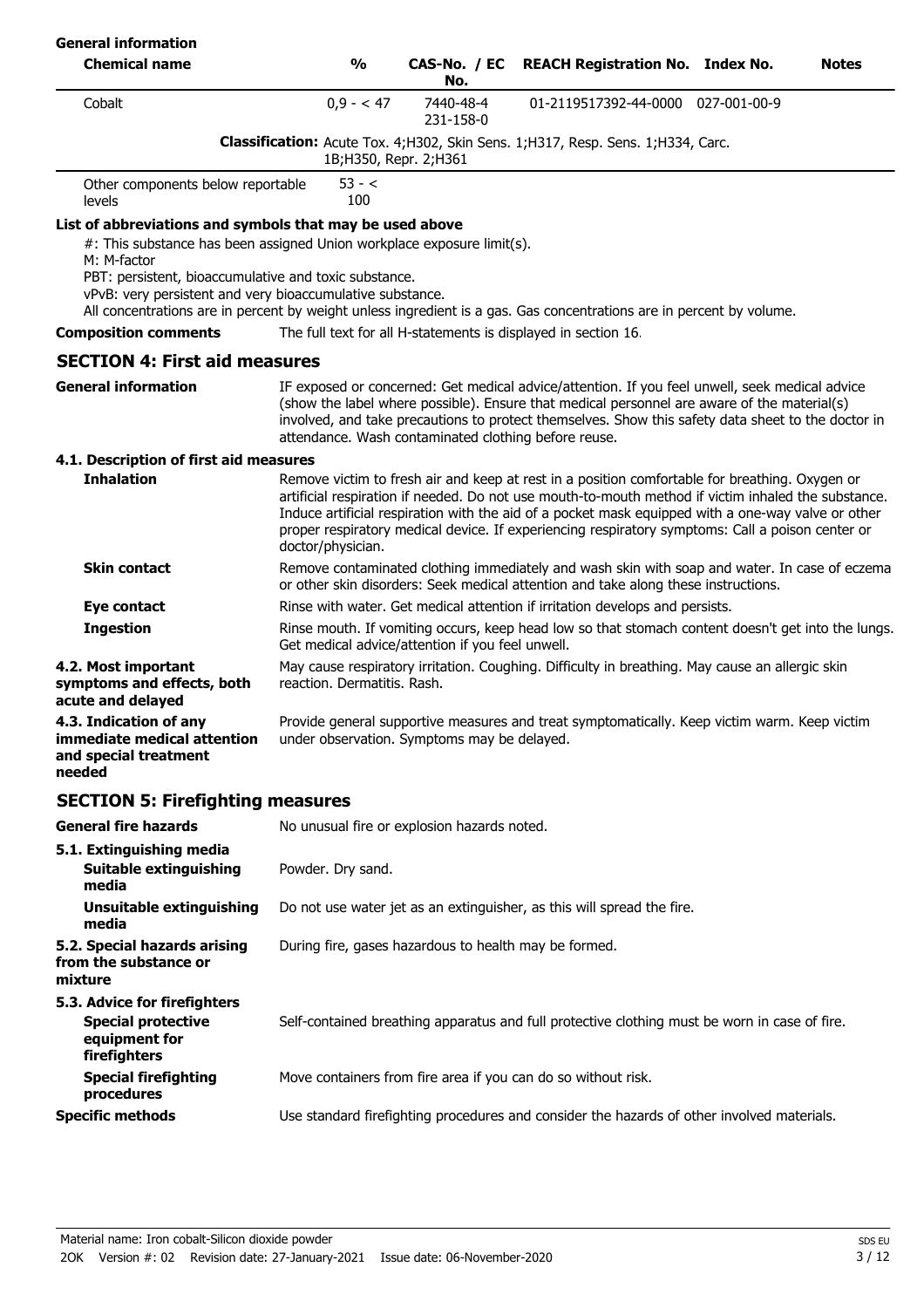## **SECTION 6: Accidental release measures**

#### **6.1. Personal precautions, protective equipment and emergency procedures**

| For non-emergency<br>personnel                               | Keep unnecessary personnel away. Keep people away from and upwind of spill/leak. Wear<br>appropriate protective equipment and clothing during clean-up. Do not touch damaged containers<br>or spilled material unless wearing appropriate protective clothing. Ensure adequate ventilation.<br>Local authorities should be advised if significant spillages cannot be contained. For personal<br>protection, see section 8 of the SDS. |
|--------------------------------------------------------------|----------------------------------------------------------------------------------------------------------------------------------------------------------------------------------------------------------------------------------------------------------------------------------------------------------------------------------------------------------------------------------------------------------------------------------------|
| For emergency<br>responders                                  | Keep unnecessary personnel away. Use personal protection recommended in Section 8 of the SDS.                                                                                                                                                                                                                                                                                                                                          |
| 6.2. Environmental<br>precautions                            | Avoid discharge into drains, water courses or onto the ground.                                                                                                                                                                                                                                                                                                                                                                         |
| 6.3. Methods and material for<br>containment and cleaning up | Large Spills: Stop the flow of material, if this is without risk. Following product recovery, flush area<br>with water.                                                                                                                                                                                                                                                                                                                |
|                                                              | Small Spills: Clean surface thoroughly to remove residual contamination.                                                                                                                                                                                                                                                                                                                                                               |
|                                                              | Never return spills to original containers for re-use. Put material in suitable, covered, labeled<br>containers.                                                                                                                                                                                                                                                                                                                       |
| 6.4. Reference to other<br>sections                          | For personal protection, see section 8. For waste disposal, see section 13.                                                                                                                                                                                                                                                                                                                                                            |
| <b>SECTION 7: Handling and storage</b>                       |                                                                                                                                                                                                                                                                                                                                                                                                                                        |

| 7.1. Precautions for safe<br>handling                                   | Obtain special instructions before use. Do not handle until all safety precautions have been read<br>and understood. Do not taste or swallow. Avoid breathing dust/fume/gas/mist/vapours/spray. Avoid<br>contact with eyes, skin, and clothing. Avoid prolonged exposure. When using, do not eat, drink or<br>smoke. Should be handled in closed systems, if possible. Provide adequate ventilation. Wear<br>appropriate personal protective equipment. Wash hands thoroughly after handling. Observe good<br>industrial hygiene practices. |
|-------------------------------------------------------------------------|---------------------------------------------------------------------------------------------------------------------------------------------------------------------------------------------------------------------------------------------------------------------------------------------------------------------------------------------------------------------------------------------------------------------------------------------------------------------------------------------------------------------------------------------|
| 7.2. Conditions for safe<br>storage, including any<br>incompatibilities | Store locked up. Store in tightly closed container. Store in a well-ventilated place. Store away from<br>incompatible materials (see Section 10 of the SDS).                                                                                                                                                                                                                                                                                                                                                                                |
| 7.3. Specific end use(s)                                                | Not available.                                                                                                                                                                                                                                                                                                                                                                                                                                                                                                                              |

## **SECTION 8: Exposure controls/personal protection**

#### **8.1. Control parameters**

## **Occupational exposure limits**

| <b>Components</b>                                                                                                       | Austria. TRK List, OEL Ordinance (GwV), BGBI. II, no. 184/2001<br><b>Type</b> | <b>Value</b>                                                                                                 | <b>Form</b>         |
|-------------------------------------------------------------------------------------------------------------------------|-------------------------------------------------------------------------------|--------------------------------------------------------------------------------------------------------------|---------------------|
| Cobalt (CAS 7440-48-4)                                                                                                  | <b>STEL</b>                                                                   | $0,4$ mg/m3                                                                                                  | Inhalable fraction. |
|                                                                                                                         | <b>TWA</b>                                                                    | $0,1$ mg/m3                                                                                                  | Inhalable fraction. |
| <b>Belgium. Exposure Limit Values</b>                                                                                   |                                                                               |                                                                                                              |                     |
| <b>Components</b>                                                                                                       | <b>Type</b>                                                                   | <b>Value</b>                                                                                                 | <b>Form</b>         |
| Cobalt (CAS 7440-48-4)                                                                                                  | <b>TWA</b>                                                                    | $0,02 \,\mathrm{mg/m3}$                                                                                      | Dust and fume.      |
|                                                                                                                         |                                                                               | $0,005$ mg/m3                                                                                                | Thoracic fraction.  |
| <b>Components</b><br>Cobalt (CAS 7440-48-4)                                                                             | <b>Type</b><br><b>TWA</b>                                                     | <b>Value</b><br>$0,1 \, \text{mg/m}$                                                                         | Form                |
|                                                                                                                         |                                                                               |                                                                                                              |                     |
| Iron (CAS 7439-89-6)                                                                                                    | <b>TWA</b>                                                                    | 6 mg/m $3$                                                                                                   | Inhalable fraction. |
|                                                                                                                         |                                                                               | Croatia. Dangerous Substance Exposure Limit Values in the Workplace (ELVs), Annexes 1 and 2, Narodne Novine, |                     |
|                                                                                                                         |                                                                               |                                                                                                              |                     |
| 13/09<br><b>Components</b>                                                                                              | <b>Type</b>                                                                   | <b>Value</b>                                                                                                 |                     |
| Cobalt (CAS 7440-48-4)                                                                                                  | <b>MAC</b>                                                                    | $0,1$ mg/m3                                                                                                  |                     |
| Cyprus. OELs. Control of factory atmosphere and dangerous substances in factories regulation, PI 311/73, as<br>amended. |                                                                               |                                                                                                              |                     |

| <u>_______</u> _____   | - , , | ------                |                |
|------------------------|-------|-----------------------|----------------|
| Cobalt (CAS 7440-48-4) | TWA   | $0,1 \,\mathrm{mg/m}$ | Dust and fume. |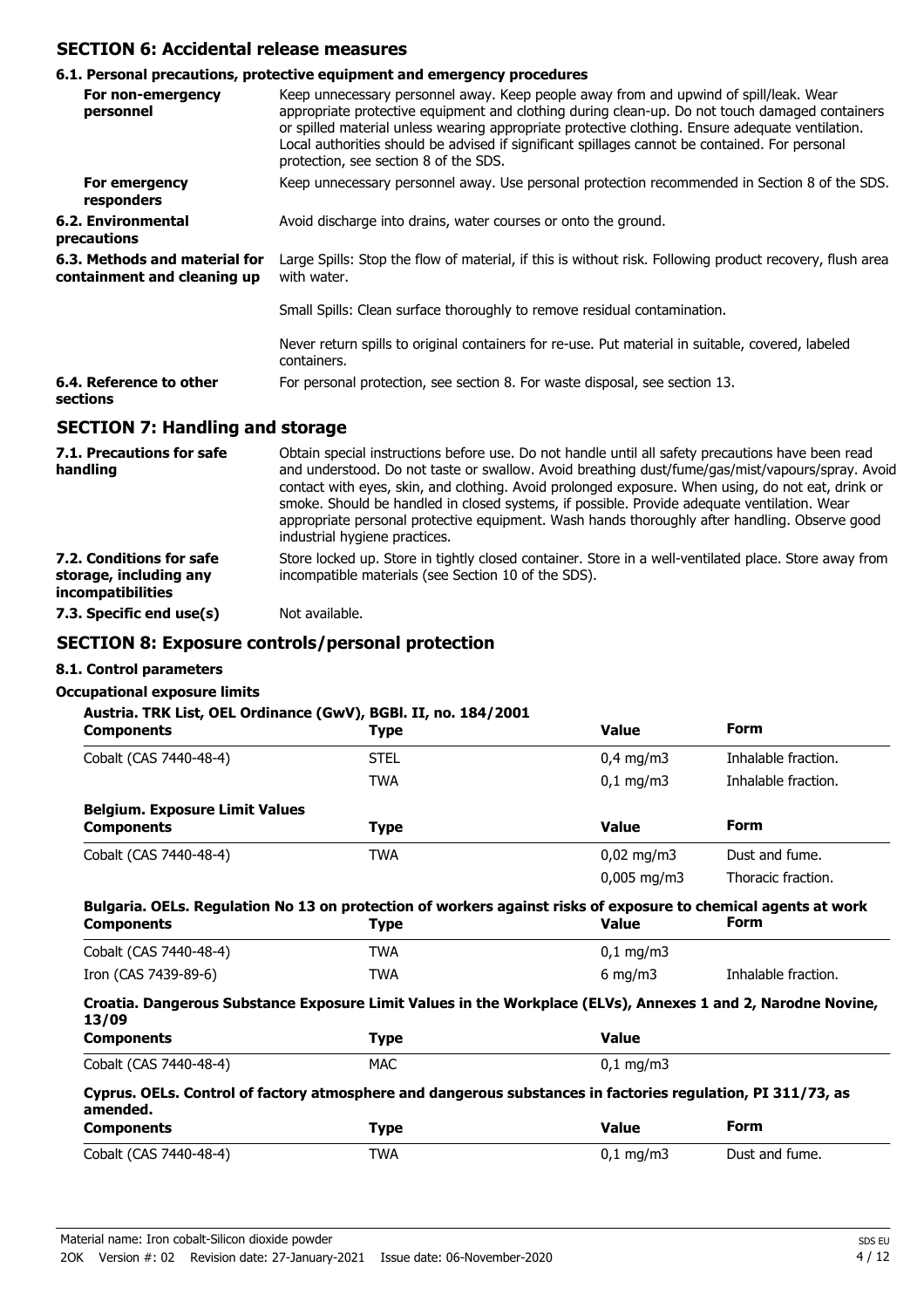| <b>Czech Republic. OELs. Government Decree 361</b><br><b>Components</b>                                                                                                                                                                          | <b>Type</b> | <b>Value</b>          | Form                |
|--------------------------------------------------------------------------------------------------------------------------------------------------------------------------------------------------------------------------------------------------|-------------|-----------------------|---------------------|
| Cobalt (CAS 7440-48-4)                                                                                                                                                                                                                           | Ceiling     | $0,1$ mg/m $3$        | Aerosol, inhalable. |
|                                                                                                                                                                                                                                                  | <b>TWA</b>  | $0,05$ mg/m3          | Aerosol, inhalable. |
| Iron (CAS 7439-89-6)                                                                                                                                                                                                                             | <b>TWA</b>  | $10$ mg/m $3$         |                     |
| <b>Denmark. Exposure Limit Values</b><br><b>Components</b>                                                                                                                                                                                       | <b>Type</b> | <b>Value</b>          | Form                |
| Cobalt (CAS 7440-48-4)                                                                                                                                                                                                                           | <b>TLV</b>  | $0,01$ mg/m3          | Dust and fume.      |
| Estonia. OELs. Occupational Exposure Limits of Hazardous Substances (Regulation No. 105/2001, Annex), as<br>amended                                                                                                                              |             |                       |                     |
| <b>Components</b>                                                                                                                                                                                                                                | <b>Type</b> | <b>Value</b>          |                     |
| Cobalt (CAS 7440-48-4)                                                                                                                                                                                                                           | <b>TWA</b>  | $0,05$ mg/m3          |                     |
| <b>Finland. Workplace Exposure Limits</b><br><b>Components</b>                                                                                                                                                                                   | Type        | <b>Value</b>          |                     |
| Cobalt (CAS 7440-48-4)                                                                                                                                                                                                                           | <b>TWA</b>  | $0,02$ mg/m3          |                     |
| Greece. OELs (Decree No. 90/1999, as amended)<br><b>Components</b>                                                                                                                                                                               | <b>Type</b> | <b>Value</b>          | <b>Form</b>         |
| Cobalt (CAS 7440-48-4)                                                                                                                                                                                                                           | <b>TWA</b>  | $0,1$ mg/m3           | Dust and fume.      |
| Hungary. OELs. Joint Decree on Chemical Safety of Workplaces<br><b>Components</b>                                                                                                                                                                | <b>Type</b> | <b>Value</b>          |                     |
| Cobalt (CAS 7440-48-4)                                                                                                                                                                                                                           | <b>STEL</b> | $0.4$ mg/m3           |                     |
|                                                                                                                                                                                                                                                  | <b>TWA</b>  | $0,1$ mg/m3           |                     |
| Iceland. OELs. Regulation 154/1999 on occupational exposure limits<br><b>Components</b>                                                                                                                                                          | Type        | <b>Value</b>          | Form                |
| Cobalt (CAS 7440-48-4)                                                                                                                                                                                                                           | <b>TWA</b>  | $0,02$ mg/m3          | Dust and fume.      |
| <b>Ireland. Occupational Exposure Limits</b><br><b>Components</b>                                                                                                                                                                                | Type        | <b>Value</b>          |                     |
| Cobalt (CAS 7440-48-4)                                                                                                                                                                                                                           | <b>TWA</b>  | $0,02$ mg/m3          |                     |
| <b>Italy. Occupational Exposure Limits</b><br><b>Components</b>                                                                                                                                                                                  | <b>Type</b> | <b>Value</b>          |                     |
| Cobalt (CAS 7440-48-4)                                                                                                                                                                                                                           | <b>TWA</b>  | $0,02$ mg/m3          |                     |
| Latvia. OELs. Occupational exposure limit values of chemical substances in work environment<br><b>Components</b>                                                                                                                                 | <b>Type</b> | <b>Value</b>          |                     |
| Cobalt (CAS 7440-48-4)                                                                                                                                                                                                                           | <b>TWA</b>  | $0,5$ mg/m3           |                     |
| Lithuania. OELs. Limit Values for Chemical Substances, General Requirements<br><b>Components</b>                                                                                                                                                 | <b>Type</b> | <b>Value</b>          |                     |
| Cobalt (CAS 7440-48-4)                                                                                                                                                                                                                           | <b>TWA</b>  | $0,05$ mg/m3          |                     |
| <b>Netherlands. OELs (binding)</b><br><b>Components</b>                                                                                                                                                                                          | <b>Type</b> | <b>Value</b>          | <b>Form</b>         |
| Cobalt (CAS 7440-48-4)                                                                                                                                                                                                                           | <b>TWA</b>  | $0,02 \text{ mg/m}$ 3 | Dust and fume.      |
| Norway. Administrative Norms for Contaminants in the Workplace<br><b>Components</b>                                                                                                                                                              | <b>Type</b> | <b>Value</b>          | <b>Form</b>         |
| Cobalt (CAS 7440-48-4)                                                                                                                                                                                                                           | <b>TLV</b>  | $0,02$ mg/m3          | Fume.               |
| Poland. Ordinance of the Minister of Labour and Social Policy on 6 June 2014 on the maximum permissible<br>concentrations and intensities of harmful health factors in the work environment, Journal of Laws 2014, item 817<br><b>Components</b> | Type        | <b>Value</b>          |                     |
| Cobalt (CAS 7440-48-4)                                                                                                                                                                                                                           | <b>TWA</b>  | $0,02$ mg/m3          |                     |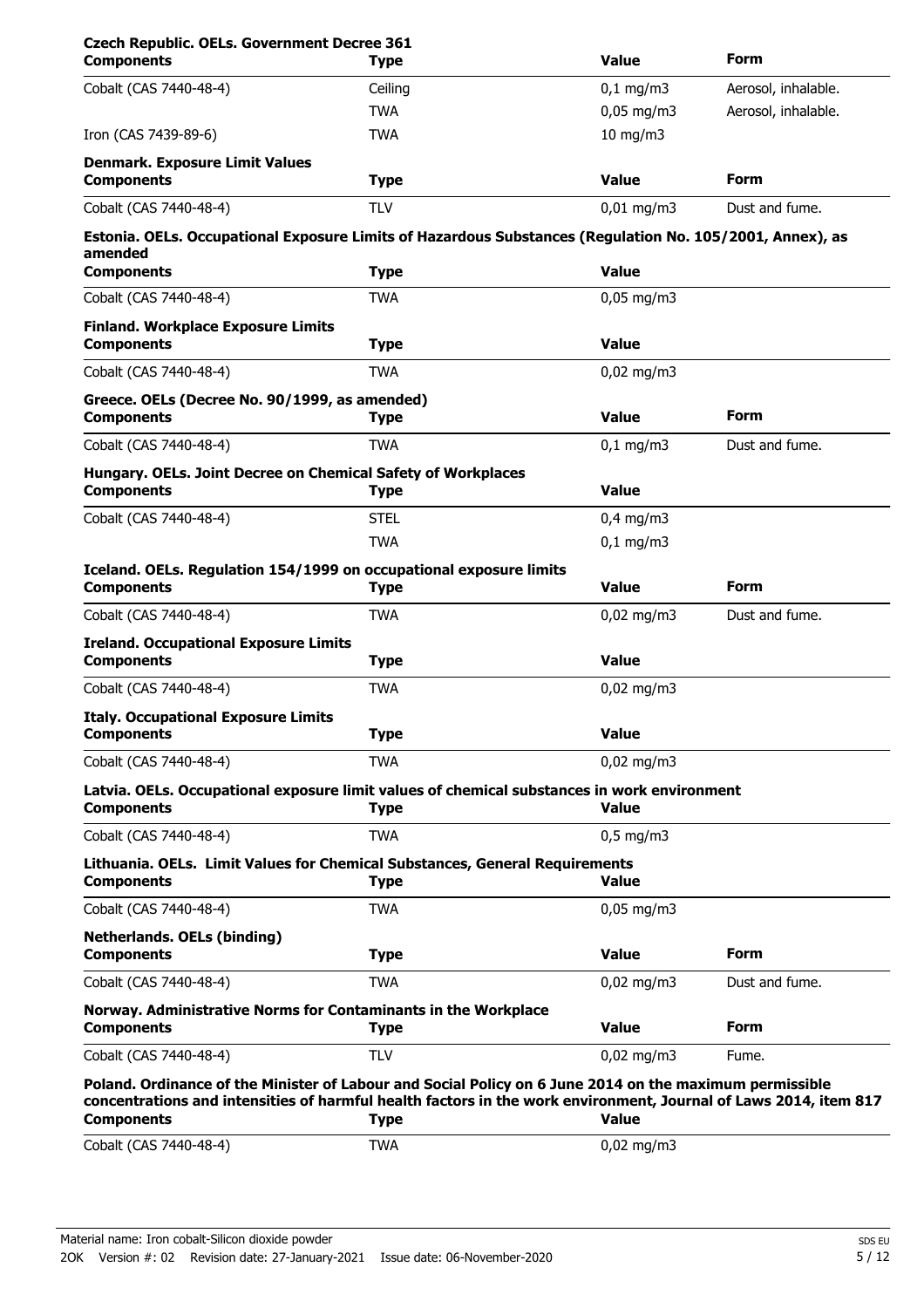| <b>Components</b>                                                                                                                                            |                             | <b>Type</b>                  |                                  | <b>Value</b>                   |                                                                                                                                                                                                                              |
|--------------------------------------------------------------------------------------------------------------------------------------------------------------|-----------------------------|------------------------------|----------------------------------|--------------------------------|------------------------------------------------------------------------------------------------------------------------------------------------------------------------------------------------------------------------------|
| Cobalt (CAS 7440-48-4)                                                                                                                                       |                             | <b>TWA</b>                   |                                  | $0,02 \text{ mg/m}$ 3          |                                                                                                                                                                                                                              |
| Romania. OELs. Protection of workers from exposure to chemical agents at the workplace<br><b>Components</b>                                                  |                             | <b>Type</b>                  |                                  | <b>Value</b>                   |                                                                                                                                                                                                                              |
| Cobalt (CAS 7440-48-4)                                                                                                                                       |                             | <b>STEL</b>                  |                                  | $0,1$ mg/m3                    |                                                                                                                                                                                                                              |
|                                                                                                                                                              |                             | <b>TWA</b>                   |                                  | $0,05$ mg/m3                   |                                                                                                                                                                                                                              |
| Slovakia. OELs. Regulation No. 300/2007 concerning protection of health in work with chemical agents<br><b>Components</b>                                    |                             | <b>Type</b>                  |                                  | <b>Value</b>                   |                                                                                                                                                                                                                              |
| Cobalt (CAS 7440-48-4)                                                                                                                                       |                             | <b>TWA</b>                   |                                  | $0,05$ mg/m3                   |                                                                                                                                                                                                                              |
| Iron (CAS 7439-89-6)                                                                                                                                         |                             | <b>TWA</b>                   |                                  | 6 mg/m $3$                     |                                                                                                                                                                                                                              |
| <b>Spain. Occupational Exposure Limits</b><br><b>Components</b>                                                                                              |                             | <b>Type</b>                  |                                  | <b>Value</b>                   |                                                                                                                                                                                                                              |
| Cobalt (CAS 7440-48-4)                                                                                                                                       |                             | <b>TWA</b>                   |                                  | $0.02 \text{ mg/m}$ 3          |                                                                                                                                                                                                                              |
| Sweden. OELs. Work Environment Authority (AV), Occupational Exposure Limit Values (AFS 2015:7)<br><b>Components</b>                                          |                             | <b>Type</b>                  |                                  | <b>Value</b>                   | <b>Form</b>                                                                                                                                                                                                                  |
| Cobalt (CAS 7440-48-4)                                                                                                                                       |                             | <b>TWA</b>                   |                                  | $0,02$ mg/m3                   | Inhalable dust.                                                                                                                                                                                                              |
| Switzerland. SUVA Grenzwerte am Arbeitsplatz<br><b>Components</b>                                                                                            |                             | <b>Type</b>                  |                                  | <b>Value</b>                   | <b>Form</b>                                                                                                                                                                                                                  |
| Cobalt (CAS 7440-48-4)                                                                                                                                       |                             | TWA                          |                                  | $0,05 \,\mathrm{mg/m}$         | Inhalable fraction.                                                                                                                                                                                                          |
| UK. EH40 Workplace Exposure Limits (WELs)<br><b>Components</b>                                                                                               |                             | <b>Type</b>                  |                                  | <b>Value</b>                   |                                                                                                                                                                                                                              |
|                                                                                                                                                              |                             |                              |                                  |                                |                                                                                                                                                                                                                              |
| Cobalt (CAS 7440-48-4)                                                                                                                                       |                             | <b>TWA</b>                   |                                  | $0,1$ mg/m3                    |                                                                                                                                                                                                                              |
| <b>Biological limit values</b><br>Finland. HTP-arvot, App 2., Biological Limit Values, (BRA/BGV), Social Affairs and Ministry of Health<br><b>Components</b> | <b>Value</b>                | <b>Determinant</b>           | <b>Specimen</b>                  | <b>Sampling Time</b>           |                                                                                                                                                                                                                              |
| Cobalt (CAS 7440-48-4)                                                                                                                                       | 130 nmol/l                  | Cobalt                       | Urine                            | $\ast$                         |                                                                                                                                                                                                                              |
| * - For sampling details, please see the source document.                                                                                                    |                             |                              |                                  |                                |                                                                                                                                                                                                                              |
| France. Biological indicators of exposure (IBE) (National Institute for Research and Security (INRS, ND 2065)<br><b>Components</b>                           | Value                       | Determinant Specimen         |                                  | <b>Sampling Time</b>           |                                                                                                                                                                                                                              |
| Cobalt (CAS 7440-48-4)                                                                                                                                       | $15 \mu q/l$                | Cobalt                       | Urine                            | $\ast$                         |                                                                                                                                                                                                                              |
|                                                                                                                                                              | $1 \mu g/l$                 | Cobalt                       | <b>Blood</b>                     | $\ast$                         |                                                                                                                                                                                                                              |
| * - For sampling details, please see the source document.                                                                                                    |                             |                              |                                  |                                |                                                                                                                                                                                                                              |
| of biological exposure (effect) indices                                                                                                                      |                             |                              |                                  |                                |                                                                                                                                                                                                                              |
| <b>Components</b><br>Cobalt (CAS 7440-48-4)                                                                                                                  | <b>Value</b><br>$0,03$ mg/g | <b>Determinant</b><br>Cobalt | <b>Specimen</b><br>Creatinine in | <b>Sampling Time</b><br>$\ast$ |                                                                                                                                                                                                                              |
|                                                                                                                                                              | 0,058 µmol/mmol             | Cobalt                       | urine<br>Creatinine in           | $\ast$                         |                                                                                                                                                                                                                              |
| * - For sampling details, please see the source document.                                                                                                    |                             |                              | urine                            |                                |                                                                                                                                                                                                                              |
| chemical agents, Annex 2                                                                                                                                     |                             |                              |                                  |                                | Hungary. Chemical Safety at Workplace Ordinance Joint Decree No. 25/2000 (Annex 2): Permissible limit values<br>Slovakia. BLVs (Biological Limit Value). Regulation no. 355/2006 concerning protection of workers exposed to |
| <b>Components</b>                                                                                                                                            | <b>Value</b>                | <b>Determinant</b>           | <b>Specimen</b>                  | <b>Sampling Time</b>           |                                                                                                                                                                                                                              |
| Cobalt (CAS 7440-48-4)                                                                                                                                       | $20,03 \mu g/g$             | Cobalt                       | Creatinine in<br>urine           | $\ast$                         |                                                                                                                                                                                                                              |

|            | Spain. Biological Limit Values (VLBs), Occupational Exposure Limits for Chemical Agents, Table 4 |                    |          |                      |  |
|------------|--------------------------------------------------------------------------------------------------|--------------------|----------|----------------------|--|
| Components | Value                                                                                            | <b>Determinant</b> | Specimen | <b>Sampling Time</b> |  |

| Cobalt (CAS 7440-48-4) 15 µg/l |  | Cobalto | Urine |  |
|--------------------------------|--|---------|-------|--|
|--------------------------------|--|---------|-------|--|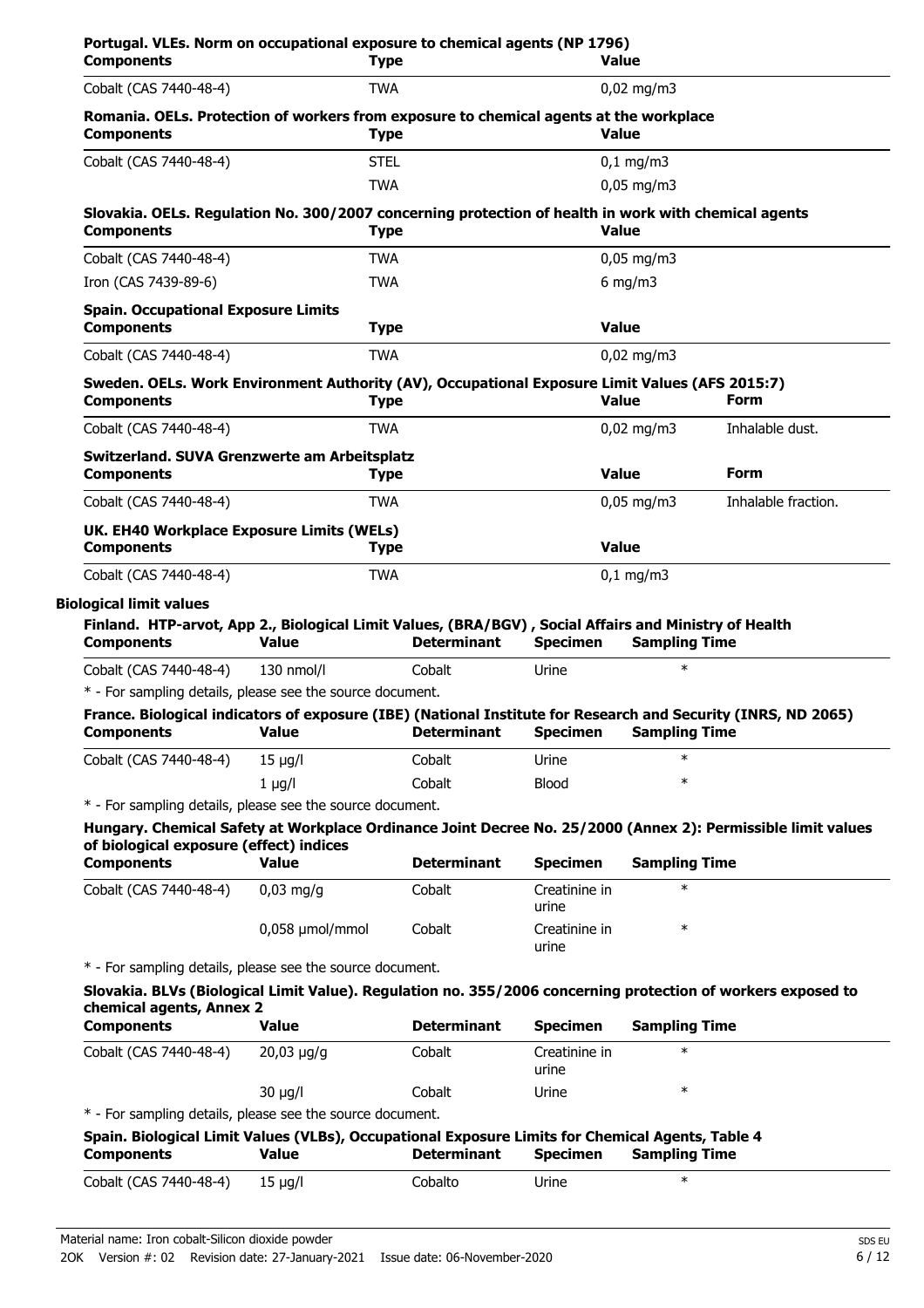| Spain. Biological Limit Values (VLBs), Occupational Exposure Limits for Chemical Agents, Table 4<br><b>Components</b> | <b>Value</b>       | <b>Determinant</b>                                                                                                                                                                                                                                                                                                                                                                  | <b>Specimen</b> | <b>Sampling Time</b>                                                                                                                                                                                                                                                                                                                                                                                      |  |
|-----------------------------------------------------------------------------------------------------------------------|--------------------|-------------------------------------------------------------------------------------------------------------------------------------------------------------------------------------------------------------------------------------------------------------------------------------------------------------------------------------------------------------------------------------|-----------------|-----------------------------------------------------------------------------------------------------------------------------------------------------------------------------------------------------------------------------------------------------------------------------------------------------------------------------------------------------------------------------------------------------------|--|
|                                                                                                                       | $1 \mu q/l$        | Cobalto                                                                                                                                                                                                                                                                                                                                                                             | <b>Blood</b>    | $\ast$                                                                                                                                                                                                                                                                                                                                                                                                    |  |
| * - For sampling details, please see the source document.                                                             |                    |                                                                                                                                                                                                                                                                                                                                                                                     |                 |                                                                                                                                                                                                                                                                                                                                                                                                           |  |
| Switzerland. BAT-Werte (Biological Limit Values in the Workplace as per SUVA)                                         |                    |                                                                                                                                                                                                                                                                                                                                                                                     |                 |                                                                                                                                                                                                                                                                                                                                                                                                           |  |
| <b>Components</b>                                                                                                     | <b>Value</b>       | <b>Determinant</b>                                                                                                                                                                                                                                                                                                                                                                  | <b>Specimen</b> | <b>Sampling Time</b>                                                                                                                                                                                                                                                                                                                                                                                      |  |
| Cobalt (CAS 7440-48-4)                                                                                                | $30 \mu q/l$       | Cobalt                                                                                                                                                                                                                                                                                                                                                                              | Urine           | $\ast$                                                                                                                                                                                                                                                                                                                                                                                                    |  |
| * - For sampling details, please see the source document.                                                             |                    |                                                                                                                                                                                                                                                                                                                                                                                     |                 |                                                                                                                                                                                                                                                                                                                                                                                                           |  |
| <b>Recommended monitoring</b><br>procedures                                                                           |                    | Follow standard monitoring procedures.                                                                                                                                                                                                                                                                                                                                              |                 |                                                                                                                                                                                                                                                                                                                                                                                                           |  |
| Derived no effect levels<br>(DNELs)                                                                                   | Not available.     |                                                                                                                                                                                                                                                                                                                                                                                     |                 |                                                                                                                                                                                                                                                                                                                                                                                                           |  |
| <b>Predicted no effect</b><br>concentrations (PNECs)                                                                  | Not available.     |                                                                                                                                                                                                                                                                                                                                                                                     |                 |                                                                                                                                                                                                                                                                                                                                                                                                           |  |
| 8.2. Exposure controls                                                                                                |                    |                                                                                                                                                                                                                                                                                                                                                                                     |                 |                                                                                                                                                                                                                                                                                                                                                                                                           |  |
| <b>Appropriate engineering</b><br>controls                                                                            |                    |                                                                                                                                                                                                                                                                                                                                                                                     |                 | Good general ventilation should be used. Ventilation rates should be matched to conditions. If<br>applicable, use process enclosures, local exhaust ventilation, or other engineering controls to<br>maintain airborne levels below recommended exposure limits. If exposure limits have not been<br>established, maintain airborne levels to an acceptable level. General ventilation normally adequate. |  |
| Individual protection measures, such as personal protective equipment                                                 |                    |                                                                                                                                                                                                                                                                                                                                                                                     |                 |                                                                                                                                                                                                                                                                                                                                                                                                           |  |
| <b>General information</b>                                                                                            | equipment.         |                                                                                                                                                                                                                                                                                                                                                                                     |                 | Use personal protective equipment as required. Personal protection equipment should be chosen<br>according to the CEN standards and in discussion with the supplier of the personal protective                                                                                                                                                                                                            |  |
| <b>Eye/face protection</b>                                                                                            |                    | If contact is likely, safety glasses with side shields are recommended.                                                                                                                                                                                                                                                                                                             |                 |                                                                                                                                                                                                                                                                                                                                                                                                           |  |
| <b>Skin protection</b>                                                                                                |                    |                                                                                                                                                                                                                                                                                                                                                                                     |                 |                                                                                                                                                                                                                                                                                                                                                                                                           |  |
| - Hand protection                                                                                                     |                    | Wear appropriate chemical resistant gloves.                                                                                                                                                                                                                                                                                                                                         |                 |                                                                                                                                                                                                                                                                                                                                                                                                           |  |
| - Other                                                                                                               |                    | Wear appropriate chemical resistant clothing. Use of an impervious apron is recommended.                                                                                                                                                                                                                                                                                            |                 |                                                                                                                                                                                                                                                                                                                                                                                                           |  |
| <b>Respiratory protection</b>                                                                                         |                    | Wear positive pressure self-contained breathing apparatus (SCBA).                                                                                                                                                                                                                                                                                                                   |                 |                                                                                                                                                                                                                                                                                                                                                                                                           |  |
| <b>Thermal hazards</b>                                                                                                |                    | Wear appropriate thermal protective clothing, when necessary.                                                                                                                                                                                                                                                                                                                       |                 |                                                                                                                                                                                                                                                                                                                                                                                                           |  |
| <b>Hygiene measures</b>                                                                                               |                    | Observe any medical surveillance requirements. Keep away from food and drink. Always observe<br>good personal hygiene measures, such as washing after handling the material and before eating,<br>drinking, and/or smoking. Routinely wash work clothing and protective equipment to remove<br>contaminants. Contaminated work clothing should not be allowed out of the workplace. |                 |                                                                                                                                                                                                                                                                                                                                                                                                           |  |
| <b>Environmental exposure</b><br>controls                                                                             | acceptable levels. |                                                                                                                                                                                                                                                                                                                                                                                     |                 | Emissions from ventilation or work process equipment should be checked to ensure they comply<br>with the requirements of environmental protection legislation. Fume scrubbers, filters or<br>engineering modifications to the process equipment may be necessary to reduce emissions to                                                                                                                   |  |

## **SECTION 9: Physical and chemical properties**

## **9.1. Information on basic physical and chemical properties**

| <b>Appearance</b>                                         |                             |
|-----------------------------------------------------------|-----------------------------|
| <b>Physical state</b>                                     | Solid.                      |
| Form                                                      | Solid.                      |
| Colour                                                    | Not available.              |
| Odour                                                     | Not available.              |
| <b>Odour threshold</b>                                    | Not available.              |
| рH                                                        | Not available.              |
| Melting point/freezing point                              | 1495 °C (2723 °F) estimated |
| Initial boiling point and<br>boiling range                | 2230 °C (4046 °F) estimated |
| Flash point                                               | Not available.              |
| <b>Evaporation rate</b>                                   | Not available.              |
| Flammability (solid, gas)                                 | Not available.              |
| Upper/lower flammability or explosive limits              |                             |
| <b>Flammability limit - lower</b> Not available.<br>(9/0) |                             |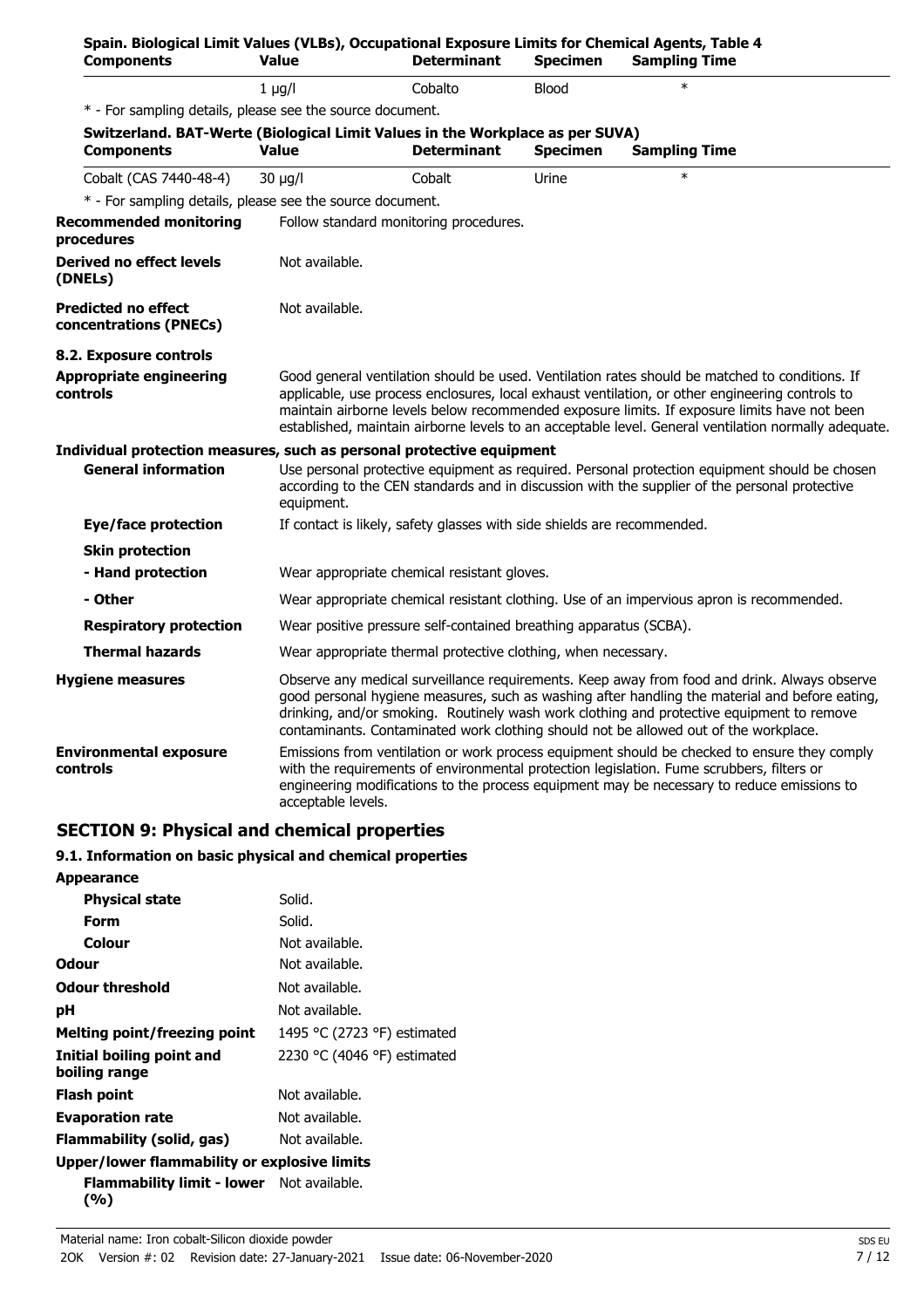| <b>Flammability limit -</b><br>upper $(\% )$      | Not available.                                |
|---------------------------------------------------|-----------------------------------------------|
| Vapour pressure                                   | 0,00001 hPa estimated                         |
| <b>Vapour density</b>                             | Not available.                                |
| <b>Relative density</b>                           | Not available.                                |
| Solubility(ies)                                   |                                               |
| Solubility (water)                                | Not available.                                |
| <b>Partition coefficient</b><br>(n-octanol/water) | Not available.                                |
| <b>Auto-ignition temperature</b>                  | Not available.                                |
| <b>Decomposition temperature</b>                  | Not available.                                |
| <b>Viscosity</b>                                  | Not available.                                |
| <b>Explosive properties</b>                       | Not explosive.                                |
| <b>Oxidising properties</b>                       | Not oxidising.                                |
| 9.2. Other information                            | No relevant additional information available. |
| <b>SECTION 10: Stability and reactivity</b>       |                                               |

| 10.1. Reactivity                            | The product is stable and non-reactive under normal conditions of use, storage and transport.                                                                                          |
|---------------------------------------------|----------------------------------------------------------------------------------------------------------------------------------------------------------------------------------------|
| 10.2. Chemical stability                    | Material is stable under normal conditions.                                                                                                                                            |
| 10.3. Possibility of hazardous<br>reactions | No dangerous reaction known under conditions of normal use.                                                                                                                            |
| 10.4. Conditions to avoid                   | Keep away from heat, hot surfaces, sparks, open flames and other ignition sources. Avoid<br>temperatures exceeding the decomposition temperature. Contact with incompatible materials. |
| 10.5. Incompatible materials                | Strong oxidising agents.                                                                                                                                                               |
| 10.6. Hazardous<br>decomposition products   | No hazardous decomposition products are known.                                                                                                                                         |

## **SECTION 11: Toxicological information**

**General information CCCUPATION** Occupational exposure to the substance or mixture may cause adverse effects. **Information on likely routes of exposure Inhalation** May cause irritation to the respiratory system. May cause allergy or asthma symptoms or breathing difficulties if inhaled. Prolonged inhalation may be harmful. **Skin contact** May cause an allergic skin reaction. **Eye contact** Direct contact with eyes may cause temporary irritation. **Ingestion** Harmful if swallowed. **Symptoms** May cause respiratory irritation. Coughing. Difficulty in breathing. May cause an allergic skin reaction. Dermatitis. Rash.

#### **11.1. Information on toxicological effects**

| <b>Acute toxicity</b>                                        | Harmful if swallowed.                                                                                        |
|--------------------------------------------------------------|--------------------------------------------------------------------------------------------------------------|
| <b>Skin corrosion/irritation</b>                             | Due to partial or complete lack of data the classification is not possible.                                  |
| Serious eye damage/eye<br>irritation                         | Due to partial or complete lack of data the classification is not possible.                                  |
| <b>Respiratory sensitisation</b>                             | May cause allergy or asthma symptoms or breathing difficulties if inhaled.                                   |
| <b>Skin sensitisation</b>                                    | May cause an allergic skin reaction.                                                                         |
| <b>Germ cell mutagenicity</b>                                | Due to partial or complete lack of data the classification is not possible.                                  |
| <b>Carcinogenicity</b>                                       | May cause cancer.                                                                                            |
| at work (as amended)                                         | Hungary. 26/2000 EüM Ordinance on protection against and preventing risk relating to exposure to carcinogens |
| Not listed.                                                  |                                                                                                              |
|                                                              | <b>IARC Monographs. Overall Evaluation of Carcinogenicity</b>                                                |
| Cobalt (CAS 7440-48-4)                                       | 2B Possibly carcinogenic to humans.                                                                          |
| <b>Reproductive toxicity</b>                                 | Due to partial or complete lack of data the classification is not possible.                                  |
| Specific target organ toxicity<br>- single exposure          | May cause respiratory irritation.                                                                            |
| <b>Specific target organ toxicity</b><br>- repeated exposure | Due to partial or complete lack of data the classification is not possible.                                  |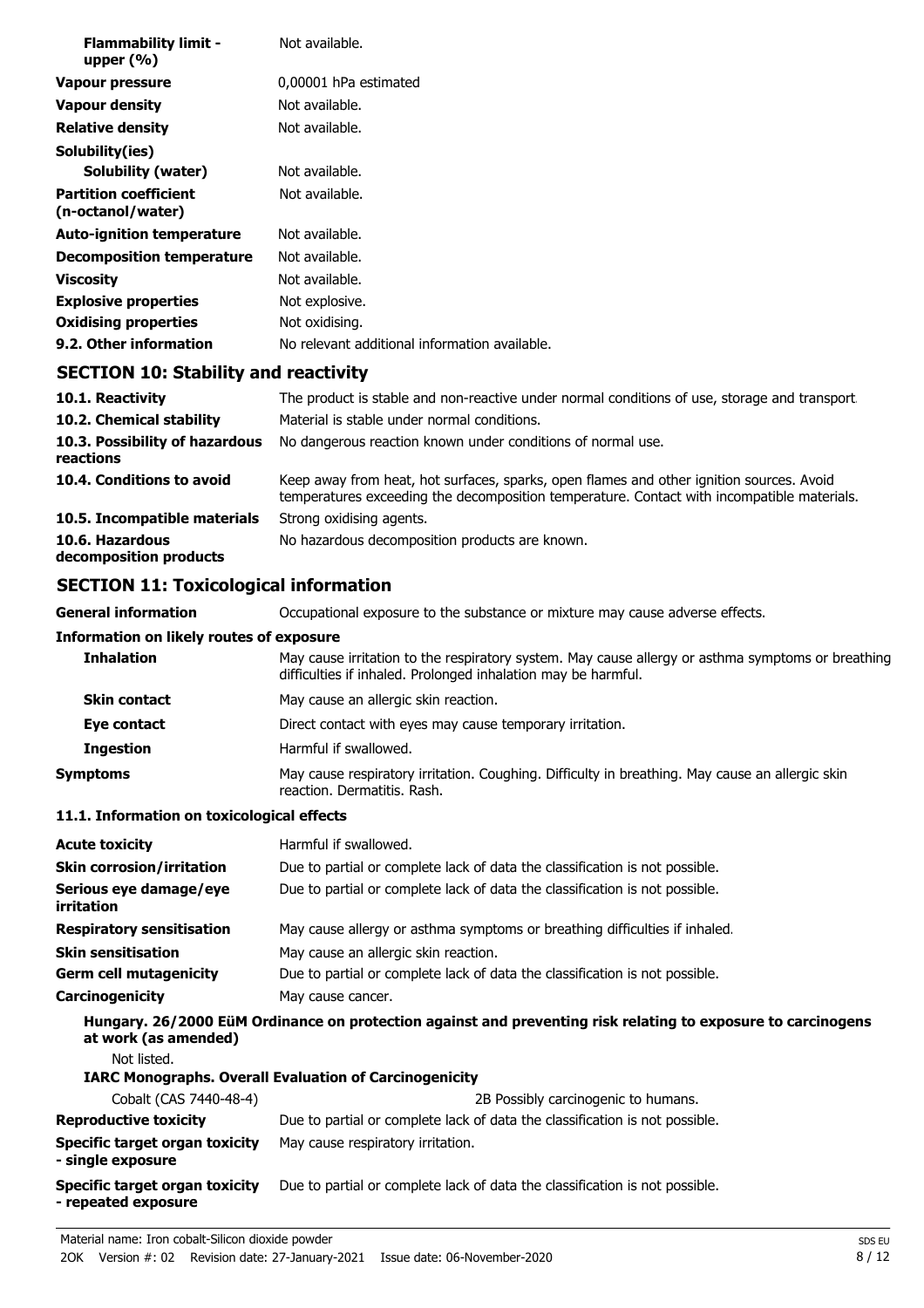| <b>Aspiration hazard</b>                       | Due to partial or complete lack of data the classification is not possible. |
|------------------------------------------------|-----------------------------------------------------------------------------|
| Mixture versus substance<br><i>information</i> | No information available.                                                   |
| <b>Other information</b>                       | Not available.                                                              |

## **SECTION 12: Ecological information**

| 12.1. Toxicity                                            | Due to partial or complete lack of data the classification for hazardous to the aquatic environment,<br>is not possible.                                                                   |
|-----------------------------------------------------------|--------------------------------------------------------------------------------------------------------------------------------------------------------------------------------------------|
| 12.2. Persistence and<br>degradability                    | No data is available on the degradability of any ingredients in the mixture.                                                                                                               |
| 12.3. Bioaccumulative<br>potential                        | No data available.                                                                                                                                                                         |
| <b>Partition coefficient</b><br>n-octanol/water (log Kow) | Not available.                                                                                                                                                                             |
| <b>Bioconcentration factor (BCF)</b>                      | Not available.                                                                                                                                                                             |
| 12.4. Mobility in soil                                    | No data available.                                                                                                                                                                         |
| 12.5. Results of PBT and<br><b>vPvB</b> assessment        | This mixture does not contain substances assessed to be vPvB / PBT according to Regulation (EC)<br>No 1907/2006, Annex XIII.                                                               |
| 12.6. Other adverse effects                               | No other adverse environmental effects (e.g. ozone depletion, photochemical ozone creation<br>potential, endocrine disruption, global warming potential) are expected from this component. |

## **12.7. Additional information**

## **Estonia Dangerous substances in soil Data**

| Cobalt (CAS 7440-48-4) | Cobalt (Co) 20 mg/kg  |
|------------------------|-----------------------|
|                        | Cobalt (Co) 300 mg/kg |
|                        | Cobalt (Co) 50 mg/kg  |

## **SECTION 13: Disposal considerations**

### **13.1. Waste treatment methods**

| <b>Residual waste</b>                  | Dispose of in accordance with local regulations. Empty containers or liners may retain some product<br>residues. This material and its container must be disposed of in a safe manner (see: Disposal<br>instructions). |
|----------------------------------------|------------------------------------------------------------------------------------------------------------------------------------------------------------------------------------------------------------------------|
| <b>Contaminated packaging</b>          | Since emptied containers may retain product residue, follow label warnings even after container is<br>emptied. Empty containers should be taken to an approved waste handling site for recycling or<br>disposal.       |
| EU waste code                          | The Waste code should be assigned in discussion between the user, the producer and the waste<br>disposal company.                                                                                                      |
| <b>Disposal</b><br>methods/information | Collect and reclaim or dispose in sealed containers at licensed waste disposal site. Dispose of<br>contents/container in accordance with local/regional/national/international regulations.                            |
| <b>Special precautions</b>             | Dispose in accordance with all applicable regulations.                                                                                                                                                                 |

## **SECTION 14: Transport information**

| ADR |       |  |
|-----|-------|--|
|     | 14.1. |  |
|     | 1 A 7 |  |

| 14.1. UN number<br>14.2. UN proper shipping<br>name | UN3178<br>FLAMMABLE SOLID, INORGANIC, N.O.S.                            |
|-----------------------------------------------------|-------------------------------------------------------------------------|
| 14.3. Transport hazard class(es)                    |                                                                         |
| <b>Class</b>                                        | 4.1                                                                     |
| Subsidiary risk                                     |                                                                         |
| Label(s)                                            | 4.1                                                                     |
| Hazard No. (ADR)                                    | 40                                                                      |
| <b>Tunnel restriction</b><br>code                   | F                                                                       |
| 14.4. Packing group                                 | Ш                                                                       |
| 14.5. Environmental<br>hazards                      | No.                                                                     |
| <b>14.6. Special precautions</b><br>for user        | Read safety instructions, SDS and emergency procedures before handling. |
| <b>RID</b>                                          |                                                                         |
| 14.1. UN number<br>14.2. UN proper shipping<br>name | UN3178<br>FLAMMABLE SOLID, INORGANIC, N.O.S.                            |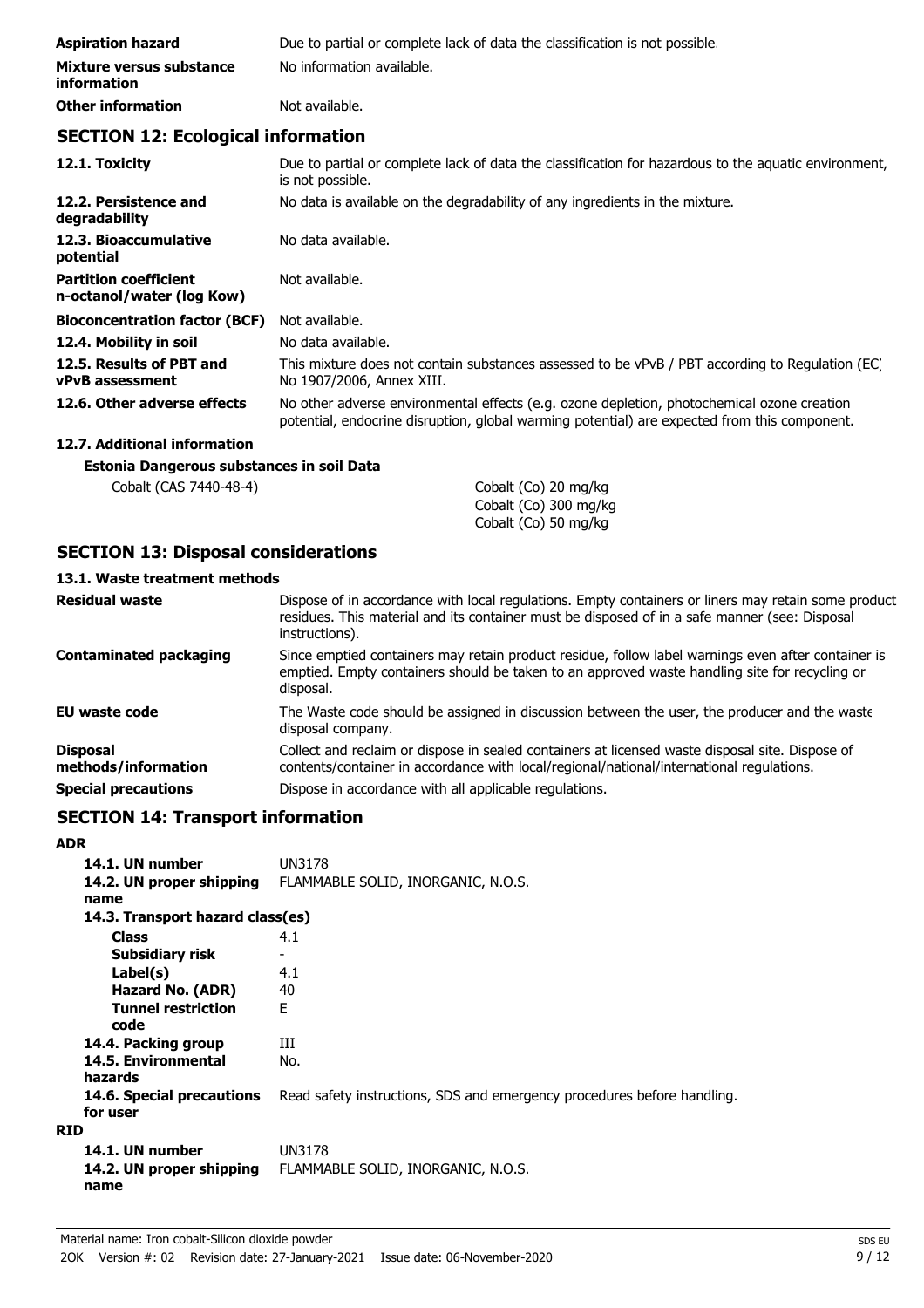**Class** 4.1 **14.3. Transport hazard class(es) Subsidiary risk Label(s)** 4.1 14.4. Packing group **III 14.5. Environmental** No. **hazards 14.6. Special precautions** Read safety instructions, SDS and emergency procedures before handling. **for user ADN 14.1. UN number** UN3178 **14.2. UN proper shipping** FLAMMABLE SOLID, INORGANIC, N.O.S. **name Class** 4.1 **14.3. Transport hazard class(es) Subsidiary risk Label(s)** 4.1 14.4. Packing group **III 14.5. Environmental** No. **hazards 14.6. Special precautions** Read safety instructions, SDS and emergency procedures before handling. **for user IATA 14.1. UN number** UN3178 **14.2. UN proper shipping** Flammable solid, inorganic, n.o.s. **name Class** 4.1 **14.3. Transport hazard class(es) Subsidiary risk** 14.4. Packing group **III 14.5. Environmental** No. **hazards ERG Code** 3L **14.6. Special precautions** Read safety instructions, SDS and emergency procedures before handling. **for user Passenger and cargo** Allowed with restrictions. **aircraft Other information Cargo aircraft only** Allowed with restrictions. **IMDG 14.1. UN number** UN3178 **14.2. UN proper shipping** FLAMMABLE SOLID, INORGANIC, N.O.S. **name Class** 4.1 **14.3. Transport hazard class(es) Subsidiary risk 14.4. Packing group III Marine pollutant** No. **14.5. Environmental hazards EmS** F-A, S-G **14.6. Special precautions** Read safety instructions, SDS and emergency procedures before handling. **for user**

## **ADN; ADR; IATA; IMDG; RID**

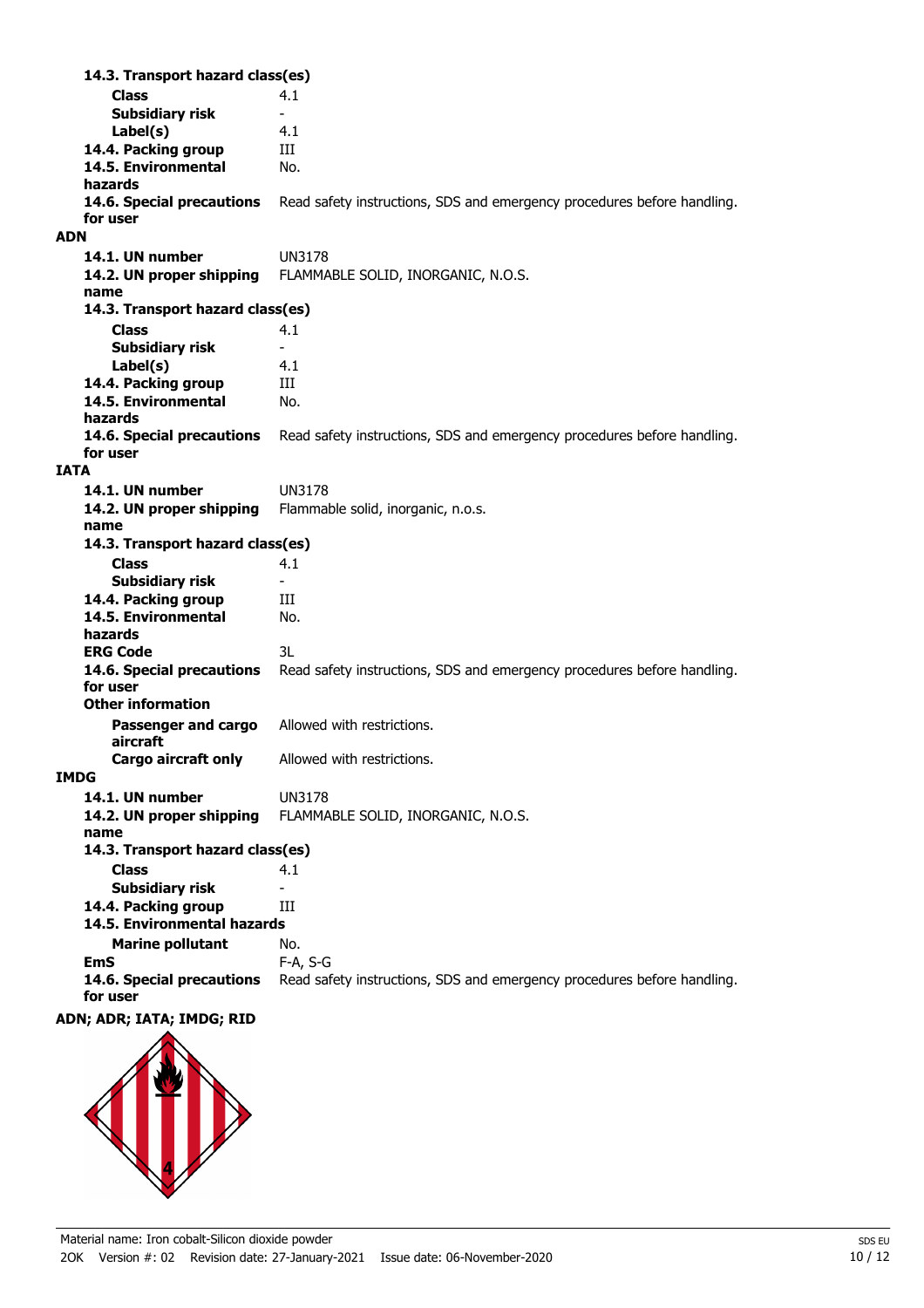## **SECTION 15: Regulatory information**

**15.1. Safety, health and environmental regulations/legislation specific for the substance or mixture**

#### **EU regulations**

**Regulation (EC) No. 1005/2009 on substances that deplete the ozone layer, Annex I and II, as amended** Not listed.

**Regulation (EU) 2019/1021 On persistent organic pollutants (recast), as amended**

Not listed.

**Regulation (EU) No. 649/2012 concerning the export and import of dangerous chemicals, Annex I, Part 1 as amended**

#### Not listed.

**Regulation (EU) No. 649/2012 concerning the export and import of dangerous chemicals, Annex I, Part 2 as amended**

#### Not listed.

**Regulation (EU) No. 649/2012 concerning the export and import of dangerous chemicals, Annex I, Part 3 as amended**

Not listed.

**Regulation (EU) No. 649/2012 concerning the export and import of dangerous chemicals, Annex V as amended** Not listed.

**Regulation (EC) No. 166/2006 Annex II Pollutant Release and Transfer Registry, as amended** Not listed.

**Regulation (EC) No. 1907/2006, REACH Article 59(10) Candidate List as currently published by ECHA** Not listed.

#### **Authorisations**

**Regulation (EC) No. 1907/2006, REACH Annex XIV Substances subject to authorization, as amended** Not listed.

#### **Restrictions on use**

**Regulation (EC) No. 1907/2006, REACH Annex XVII Substances subject to restriction on marketing and use as amended**

Not listed.

**Directive 2004/37/EC: on the protection of workers from the risks related to exposure to carcinogens and mutagens at work, as amended.**

Not listed.

#### **Other EU regulations**

| Not listed.                 | Directive 2012/18/EU on major accident hazards involving dangerous substances, as amended                                                                                                                                                                                                                                                                 |
|-----------------------------|-----------------------------------------------------------------------------------------------------------------------------------------------------------------------------------------------------------------------------------------------------------------------------------------------------------------------------------------------------------|
| <b>Other regulations</b>    | The product is classified and labelled in accordance with Regulation (EC) 1272/2008 (CLP<br>Regulation) as amended. This Safety Data Sheet complies with the requirements of Regulation (EC)<br>No 1907/2006, as amended.                                                                                                                                 |
| <b>National regulations</b> | According to Directive 92/85/EEC as amended, pregnant women should not work with the product,<br>if there is the least risk of exposure.                                                                                                                                                                                                                  |
|                             | Young people under 18 years old are not allowed to work with this product according to EU<br>Directive 94/33/EC on the protection of young people at work, as amended. Follow national<br>regulation on the protection of workers from the risks of exposure to carcinogens and mutagens at<br>work, in accordance with Directive 2004/37/EC, as amended. |
| 15.2. Chemical safety       | No Chemical Safety Assessment has been carried out.                                                                                                                                                                                                                                                                                                       |

**assessment**

## **SECTION 16: Other information**

#### **List of abbreviations**

ADN: European Agreement concerning the International Carriage of Dangerous Goods by Inland Waterways. ADR: European Agreement concerning the International Carriage of Dangerous Goods by Road. AGW: Occupational threshold limit value (Arbeitsplatzgrenzwert – Germany). CAS: Chemical Abstract Service. CEN: European Committee for Standardization. IATA: International Air Transport Association. IBC: Intermediate Bulk Container. IMDG: International Maritime Dangerous Goods. MAC: Maximum Allowed Concentration. MARPOL: International Convention for the Prevention of Pollution from Ships.